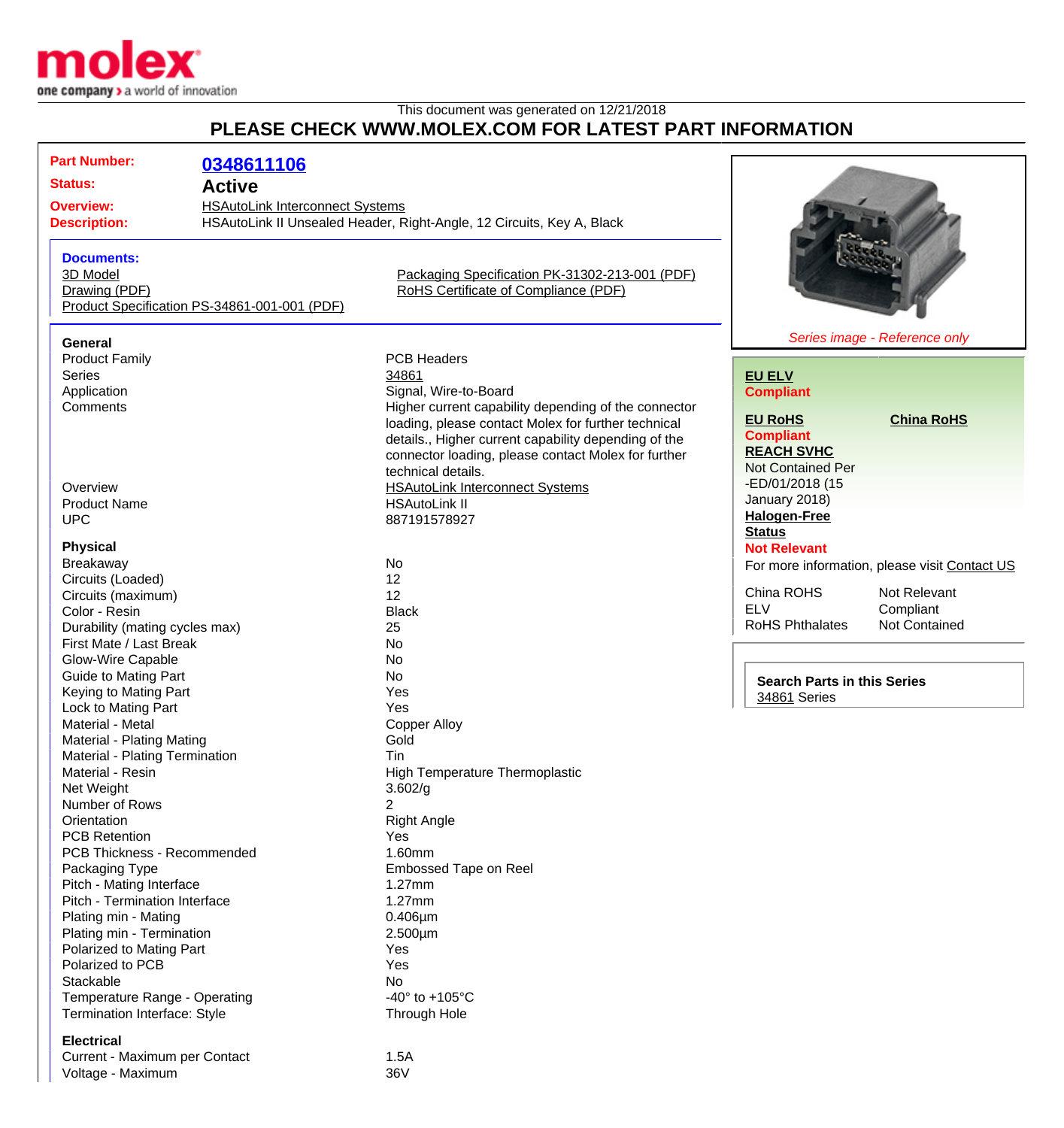| <b>Solder Process Data</b>                     |             |
|------------------------------------------------|-------------|
| Duration at Max. Process Temperature (seconds) | 035         |
| Lead-freeProcess Capability                    | <b>WAVE</b> |
| Max. Cycles at Max. Process Temperature        | 001         |
| Process Temperature max. C                     | 260         |

## **Material Info**

| <b>Reference - Drawing Numbers</b> |                   |
|------------------------------------|-------------------|
| Packaging Specification            | PK-31302-213-001  |
| <b>Product Specification</b>       | PS-34861-001-001  |
| Sales Drawing                      | SD-34861-1106-000 |

## This document was generated on 12/21/2018 **PLEASE CHECK WWW.MOLEX.COM FOR LATEST PART INFORMATION**